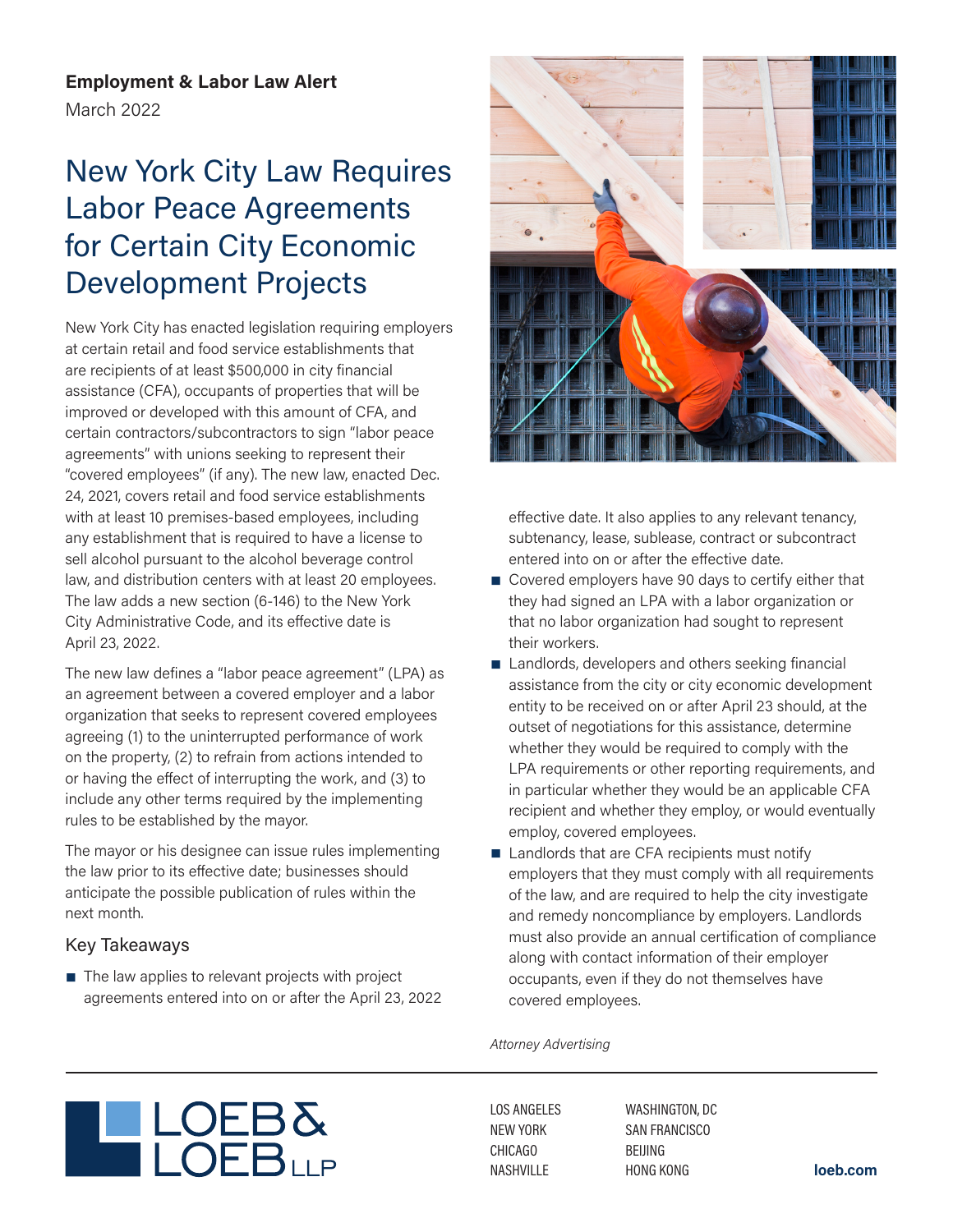- Potential tenants, subtenants, leaseholders or subleaseholders should, at the outset of scouting locations for a space to house their retail, food service or distribution center business, determine whether entering into an agreement effective April 23 or after for occupancy in a particular building would make them covered employers subject to compliance with the law. In particular, they should learn whether the potential landlord is a relevant CFA recipient; learn whether the building they would occupy is improved or developed with CFA; and determine whether they employ, or would eventually employ, covered employees.
- Potential contractors or subcontractors seeking to enter into contracts on or after April 23 to perform services for retail, food service or distribution centers in the city for a duration of at least 90 days should determine prior to negotiations whether they would be considered covered employers subject to compliance with the law. Specifically, contractors and subcontractors should determine whether the potential client is a relevant CFA or tenant, subtenant, leaseholder or subleaseholder of a relevant CFA recipient; whether they would be providing services at a building that has been improved or developed with CFA; whether the contract will be for an amount in excess of \$500,000; whether the services will be provided for 90 days or more; and whether they employ, or would eventually employ, covered employees.
- Small businesses, not-for-profits, businesses in Hunts Point, and businesses in developments that are at least 75% price-regulated housing or on manufacturing sites are exempt from certain requirements but must provide the required exemption certification.

#### What employers are covered by the law?

As of April 23, Section 6-146 of the New York City Administrative Code will apply to New York City retail or food service establishments with at least 10 premisesbased employees (including any establishment that is required to have a license to sell liquor pursuant to the alcohol beverage control law) and distribution centers that have at least 20 premises-based employees, if the establishment employs covered employees and is any of the following:

■ A tenant, subtenant, leaseholder or subleaseholder of a CFA recipient, and the establishment occupies the property improved or developed with CFA

Additionally, a person who employs covered employees and is performing services pursuant to a contract or subcontract is considered an employer covered by the law if they perform work for a period of 90 or more days for an amount in excess of \$500,000, for a CFA recipient or for a tenant, subtenant, leaseholder or subleaseholder of a CFA recipient, at a property that has been improved or developed with CFA.

**City financial assistance** is defined as financial assistance, other than as-of-right assistance, that is provided directly by the city or by a city economic development entity using funds provided in whole or in part by the city to a person for the improvement or development of property and that, at the time the CFA recipient enters into a project agreement, is expected to have a total present financial value of at least \$500,000. This financial assistance can be a cash payment, loan, bond, financing or tax increment financing; a tax abatement, credit or exemption; or a write-down in the market value of a building, land or lease.

- For purposes of determining whether financial assistance in the form of leasing property at belowmarket lease rates constitutes CFA, the value of the financial assistance is determined based on the difference in cost between the lease for the property and a market lease for a similar property.
- For purposes of determining whether financial assistance in the form of loans, bond financing or tax increment financing constitutes CFA, the value of the financial assistance is determined based on the difference between the financing costs to a borrower and the costs to a similar borrower that does not receive financial assistance from the city or a city economic development entity.

Beginning July 1, 2023, the \$500,000 amount will be adjusted annually, based on any 12-month percentage increases in the price index (published by the U.S. Department of Labor Bureau of Labor Statistics) for the most recent 12-month period for which data is available.

**Covered employee** means an employee, other than a building service employee or construction employee, working at a retail or food service establishment or a

■ A direct recipient of CFA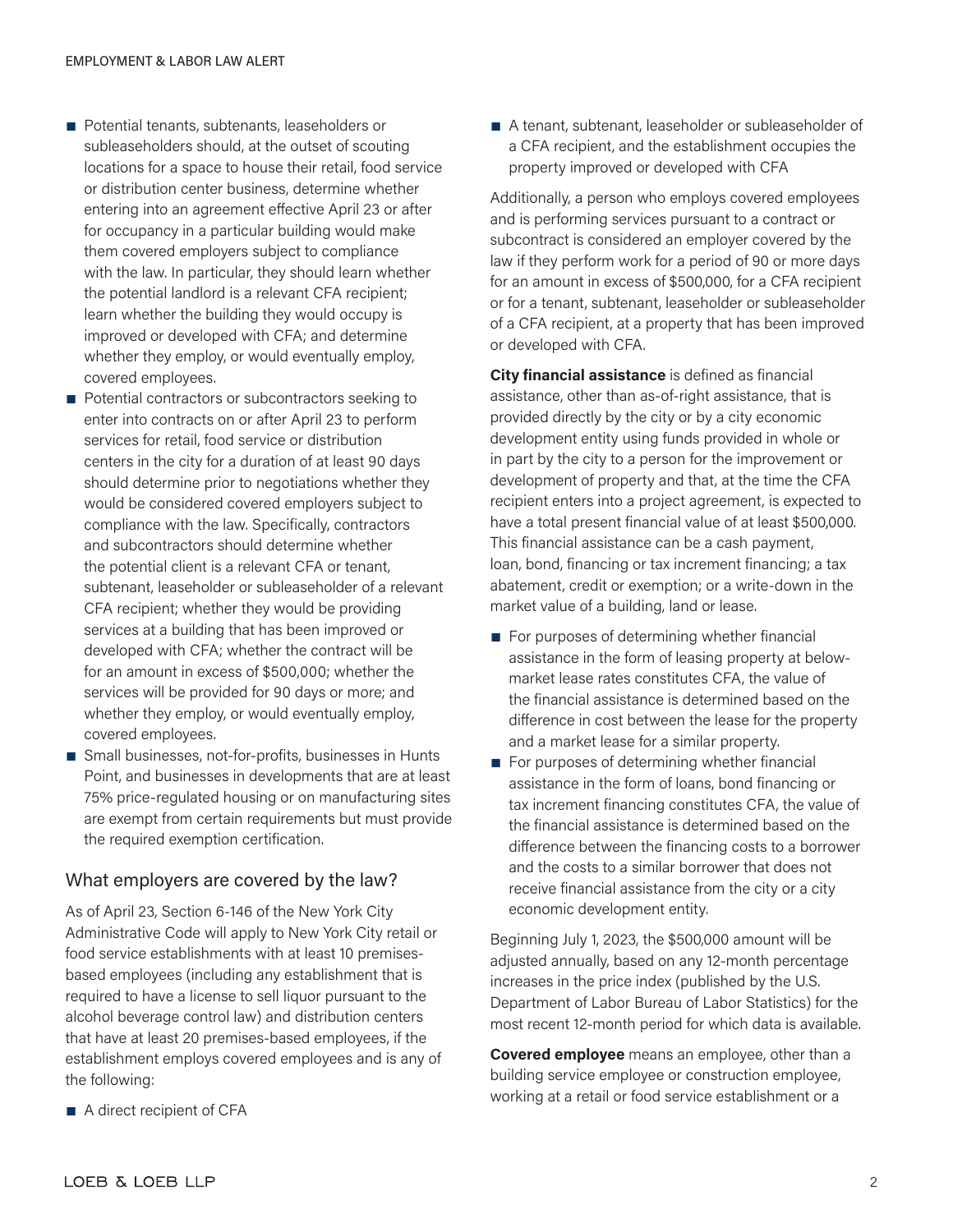distribution center located on property within the city that has been improved or developed using CFA and whose work involves the regular business operations of the retail or food service establishment or distribution center.

**Retail or food service establishment** means any retail store selling goods, any food services establishment, and any establishment that is required to have a license to sell liquor pursuant to the alcohol beverage control law, provided that (1) the store or establishment offers goods or services primarily to members of the general public and (2) 10 or more employees are employed on the premises of such store or establishment.

**Distribution center** means a warehouse, distribution center, sortation facility, fulfillment center or any other building stocked with products or goods to be redistributed to retailers, to wholesalers or directly to consumers and at which 20 or more employees are employed on the premises. The term "distribution center" does not include any facility used primarily for the storage or distribution of goods owned or manufactured by the person operating such facility or any affiliate of such person, provided that the business operations of such person and any affiliates within the city primarily involve the sale of goods owned or manufactured by such person or any affiliate.

#### Is the law retroactive?

The law does not apply to any project for which the project agreement was entered into prior to the bill's effective date of April 23, or any tenancy, subtenancy, lease, sublease, contract or subcontract entered into prior to that date.

## What are employers required to do under the law?

**Submit an attestation within 90 days**. Employers covered by the law must, within 90 days after the project commencement date for a CFA recipient or the date an employer commences business operations at a project, submit an attestation signed by an applicable labor organization to the city or city economic development entity providing the CFA, reporting either:

 $\blacksquare$  That the employer has entered into or is negotiating one or more LPAs and identifying (1) the classes of covered employees to whom the LPAs apply, (2) the classes of covered employees not currently

represented by a labor organization, and that no labor organization has sought to represent, and (3) the classes of covered employees for which LPA negotiations have commenced but not yet concluded.

■ That its covered employees are not currently represented by a labor organization and that no labor organization has sought to represent such covered employees.

The attestation requirement applies for the longer of the term of the applicable project agreement or 10 years from the project commencement date.

If a labor organization seeks to represent covered employees after the 90-day period, or after the employer has submitted an attestation, whichever is earlier, and has provided notice of its interest to the covered employer and to the city or city economic development entity that provided the CFA, then, within 90 days after the date of the notice, the employer must submit an attestation signed by the labor organization, stating that it has entered into an LPA or that LPA negotiations have not yet concluded.

#### **Submit a statement agreeing to comply with the**

**law.** Before beginning work at a property improved or developed with CFA, covered employers must also provide to the New York City comptroller and to the city or city economic development entity that executed the project agreement a statement agreeing to comply with the requirements of this law. A CFA recipient may be required to collect and transmit these statements for all employers operating on the project. These statements have to be certified by the CEO or CFO of the covered employer.

The certification will be maintained and made available for public inspection until six years after the conclusion of the project agreement's term.

The certification requirement applies for the longer of the term of the applicable project agreement or 10 years from the project commencement date.

**Comply with CFA recipient annual certification** 

**requirements.** CFA recipients have to provide to the New York City comptroller and the city or city economic development entity that executed the project agreement an annual certification:

■ Confirming notification to all employers operating on the property improved or developed with CFA that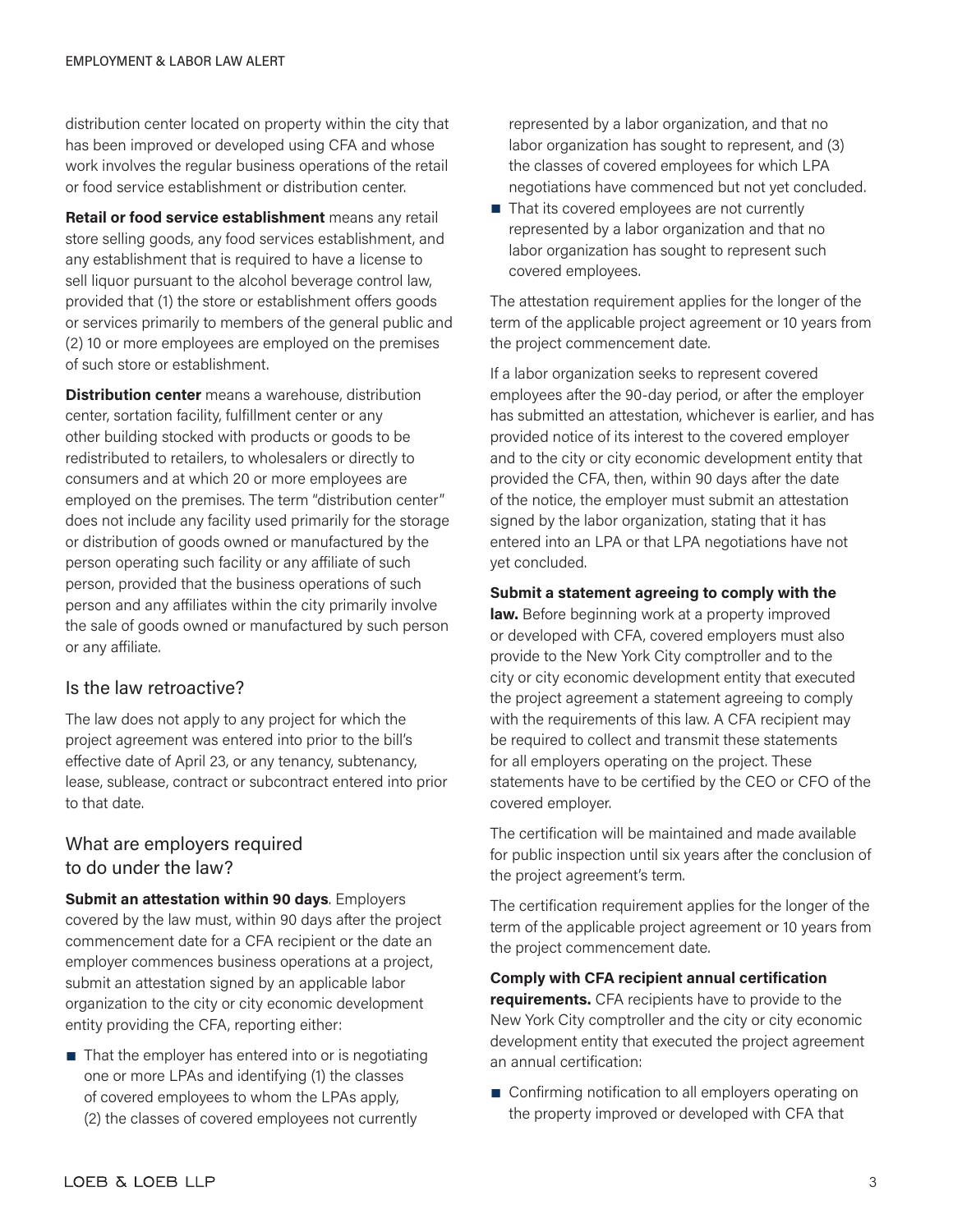employers must comply with all requirements of the law, as applicable.

- Providing the names, addresses and telephone numbers of these employers.
- Affirming the CFA recipient's obligation to help the city investigate and remedy noncompliance by any employers.

The certification will be maintained and made available for public inspection until six years after the conclusion of the project agreement's term.

The certification requirement applies for the longer of the term of the applicable project agreement or 10 years from the project commencement date.

## Are there exemptions?

The law includes the following exemptions from the attestation requirements and the statement agreeing to comply with the law:

- $\blacksquare$  Small businesses  $-$  firms that do not exceed the smallbusiness size standards established for its industry by the U.S. Small Business Administration during the prior calendar year.
- $\blacksquare$  Not-for-profit organizations  $-$  entities that are either incorporated as not-for-profit corporations under the laws of the state of their incorporation or exempt from federal income tax per subdivision c of Section 501 of the U.S. Internal Revenue Code.
- Any retail or food service establishment or distribution center operating at a project in which either:
	- Residential units subject to a regulatory agreement with one or more federal, state or local government agencies comprise more than 75% of the project area, which agreement requires that no less than 75% of the units located are affordable for households earning on average less than 125% of the area median income.
	- Residential units comprise more than 75% of the project area, and all units are subject to a regulatory agreement with one or more federal, state or local government agencies, the terms of which govern the affordability of the units.
- Any retail or food service establishment or distribution center operating at the Hunts Point city property (meaning any city-owned property located in blocks 2770, 2775, 2778, 2780 or 2781 in Bronx County).

■ Any retail or food service establishment or distribution center operating at a project for which the principal industry conducted on the property is or will be manufacturing, as defined by the North American Industry Classification System.

Qualifying entities must provide to the comptroller and the city or economic development entity that executed the project agreement a certification indicating the exemption they qualify for and the basis for the exemption. The certification will be maintained by the comptroller and the city or economic entity that executed the project agreement and made available for public inspection until six years after the conclusion of the project agreement's term. The certification requirement applies for the longer of the term of the applicable project agreement or 10 years from the project commencement date.

### Will there be rules implementing the law?

Prior to the April 23 effective date, the mayor or his delegate can establish any rules necessary for implementation of the law and take any other measures as are necessary for its implementation.

# What are the repercussions for violating the law?

The New York City comptroller is responsible for monitoring compliance with the requirements of the law and can investigate whenever it has reason to believe there has been a violation or when it receives a verified complaint in writing from an interested party. The results of the investigation are reported to the mayor, who will provide the CFA recipient or covered employer with an opportunity to cure any violations.

If a violation is not cured, the mayor can issue an order with an appropriate remedy:

- Requiring the filing of records required by the law
- Imposing sanctions against the CFA recipient or covered employer in accordance with rules established by the mayor
- Imposing contractual remedies under the project agreement
- Declaring the CFA recipient in default of the project agreement